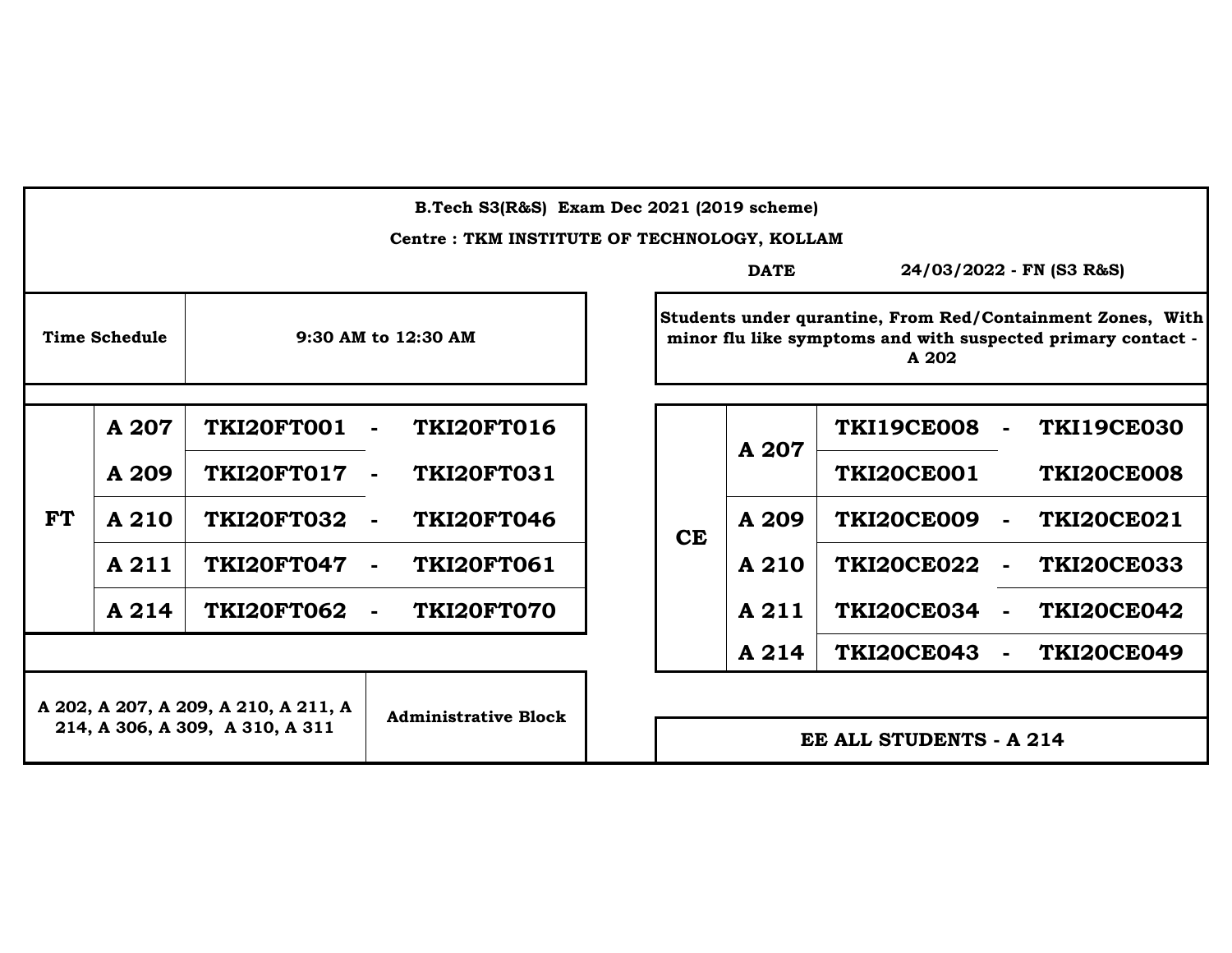| <b>TKI20FT017</b> | <b>TKI20CE009</b> | <b>TKI20FT022</b> | <b>TKI20CE014</b> | <b>TKI20FT027</b> | <b>TKI20CE019</b> |
|-------------------|-------------------|-------------------|-------------------|-------------------|-------------------|
| <b>TKI20FT018</b> | <b>TKI20CE010</b> | <b>TKI20FT023</b> | <b>TKI20CE015</b> | <b>TKI20FT028</b> | <b>TKI20CE021</b> |
| TKI20FT019        | <b>TKI20CE011</b> | <b>TKI20FT024</b> | <b>TKI20CE016</b> | <b>TKI20FT029</b> | 0                 |
| <b>TKI20FT020</b> | <b>TKI20CE012</b> | <b>TKI20FT025</b> | <b>TKI20CE017</b> | <b>TKI20FT030</b> | 0                 |
| <b>TKI20FT021</b> | <b>TKI20CE013</b> | <b>TKI20FT026</b> | <b>TKI20CE018</b> | <b>TKI20FT031</b> | 0                 |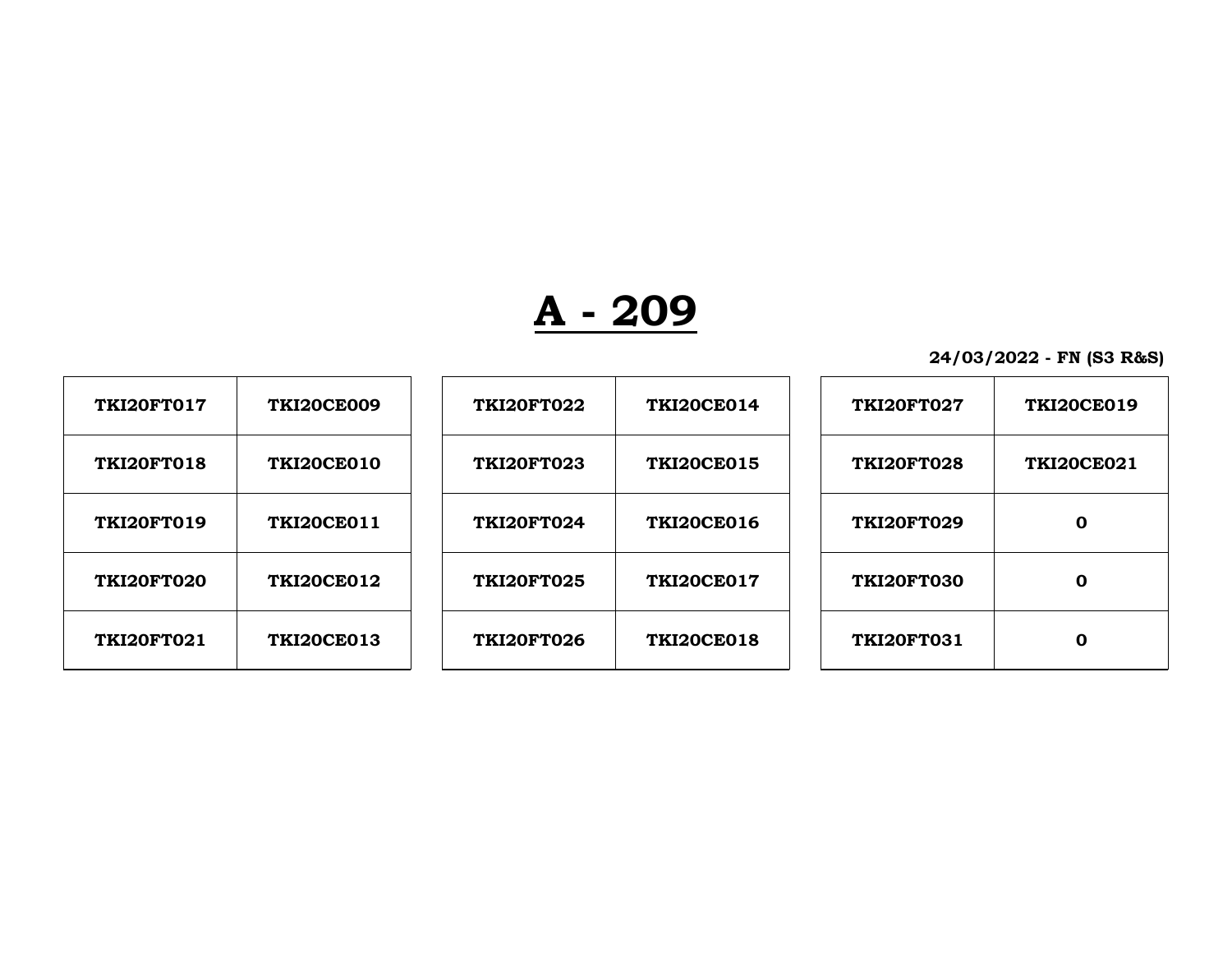| 24/03/2022 - FN (S3 R&S) |  |  |  |  |
|--------------------------|--|--|--|--|
|--------------------------|--|--|--|--|

| <b>TKI20FT001</b> | <b>TKI19CE008</b> |
|-------------------|-------------------|
| <b>TKI20FT002</b> | <b>TKI19CE016</b> |
| <b>TKI20FT003</b> | <b>TKI19CE020</b> |
| <b>TKI20FT005</b> | <b>TKI19CE030</b> |
| <b>TKI20FT006</b> | <b>TKI20CE001</b> |

| <b>TKI20FT001</b> | <b>TKI19CE008</b> | <b>TKI20FT007</b> | <b>TKI20CE002</b> | <b>TKI20FT012</b> | <b>TKI20CE007</b> |
|-------------------|-------------------|-------------------|-------------------|-------------------|-------------------|
| <b>TKI20FT002</b> | <b>TKI19CE016</b> | <b>TKI20FT008</b> | <b>TKI20CE003</b> | <b>TKI20FT013</b> | <b>TKI20CE008</b> |
| <b>TKI20FT003</b> | <b>TKI19CE020</b> | <b>TKI20FT009</b> | <b>TKI20CE004</b> | <b>TKI20FT014</b> | $\mathbf 0$       |
| <b>TKI20FT005</b> | <b>TKI19CE030</b> | TKI20FT010        | <b>TKI20CE005</b> | <b>TKI20FT015</b> | 0                 |
| <b>TKI20FT006</b> | <b>TKI20CE001</b> | <b>TKI20FT011</b> | <b>TKI20CE006</b> | <b>TKI20FT016</b> | 0                 |
|                   |                   |                   |                   |                   |                   |

| <b>TKI20FT012</b> | <b>TKI20CE007</b> |
|-------------------|-------------------|
| TKI20FT013        | <b>TKI20CE008</b> |
| TKI20FT014        | Λ                 |
| <b>TKI20FT015</b> | Λ                 |
| <b>TKI20FT016</b> |                   |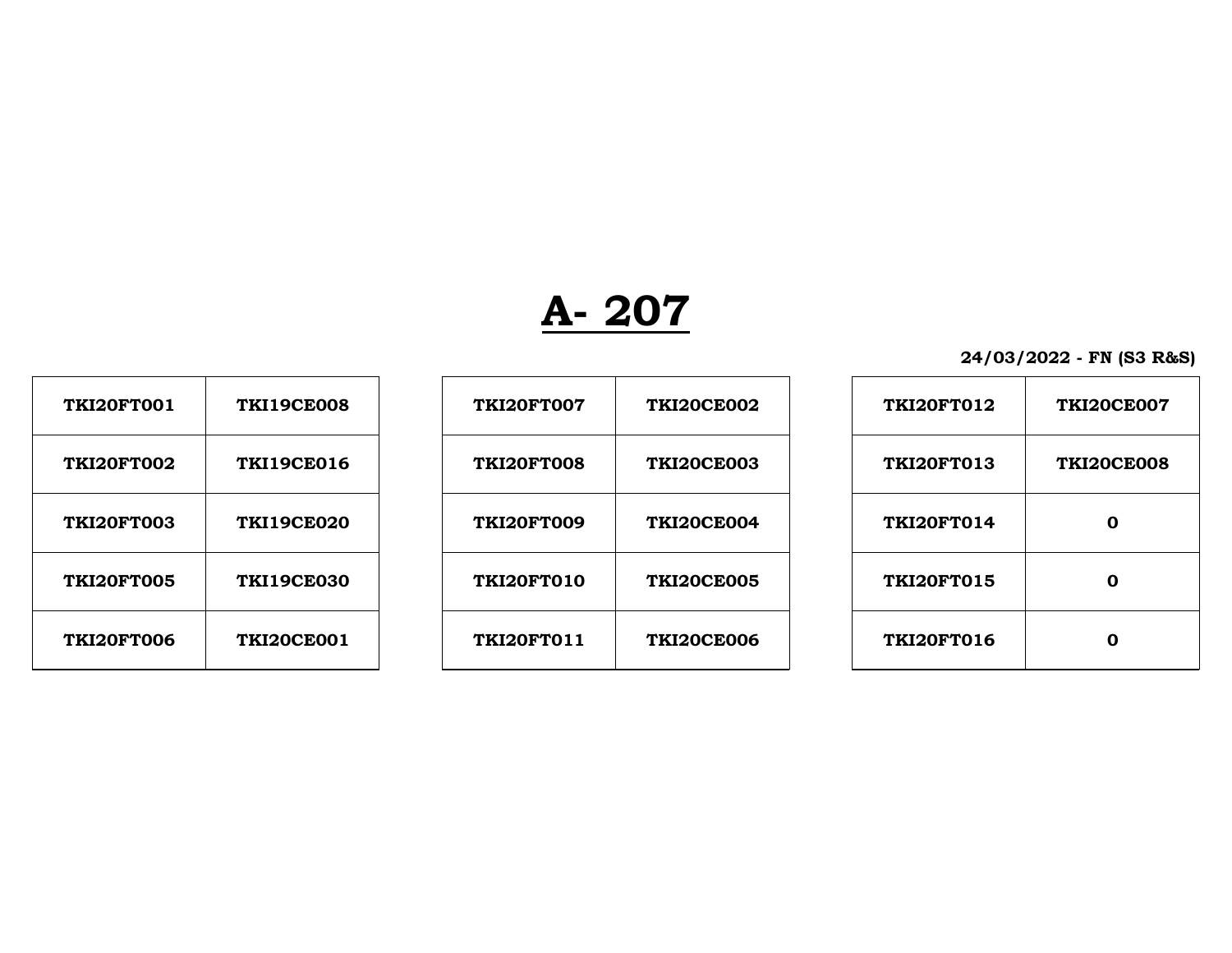# **A 210**

| <b>TKI20FT032</b> | <b>TKI20CE022</b> |
|-------------------|-------------------|
| <b>TKI20FT033</b> | <b>TKI20CE023</b> |
| <b>TKI20FT034</b> | <b>TKI20CE024</b> |
| <b>TKI20FT035</b> | <b>TKI20CE025</b> |
| <b>TKI20FT036</b> | <b>TKI20CE026</b> |

| <b>TKI20FT032</b> | <b>TKI20CE022</b> | <b>TKI20FT037</b> | <b>TKI20CE027</b> | <b>TKI20FT042</b> | <b>TKI20CE032</b> |
|-------------------|-------------------|-------------------|-------------------|-------------------|-------------------|
| <b>TKI20FT033</b> | <b>TKI20CE023</b> | <b>TKI20FT038</b> | <b>TKI20CE028</b> | <b>TKI20FT043</b> | <b>TKI20CE033</b> |
| <b>TKI20FT034</b> | <b>TKI20CE024</b> | <b>TKI20FT039</b> | <b>TKI20CE029</b> | <b>TKI20FT044</b> | $\mathbf 0$       |
| <b>TKI20FT035</b> | <b>TKI20CE025</b> | TKI20FT040        | <b>TKI20CE030</b> | <b>TKI20FT045</b> | 0                 |
| <b>TKI20FT036</b> | <b>TKI20CE026</b> | <b>TKI20FT041</b> | <b>TKI20CE031</b> | <b>TKI20FT046</b> | $\mathbf 0$       |

| <b>TKI20FT042</b> | <b>TKI20CE032</b> |
|-------------------|-------------------|
| <b>TKI20FT043</b> | <b>TKI20CE033</b> |
| <b>TKI20FT044</b> | Λ                 |
| <b>TKI20FT045</b> | Λ                 |
| <b>TKI20FT046</b> |                   |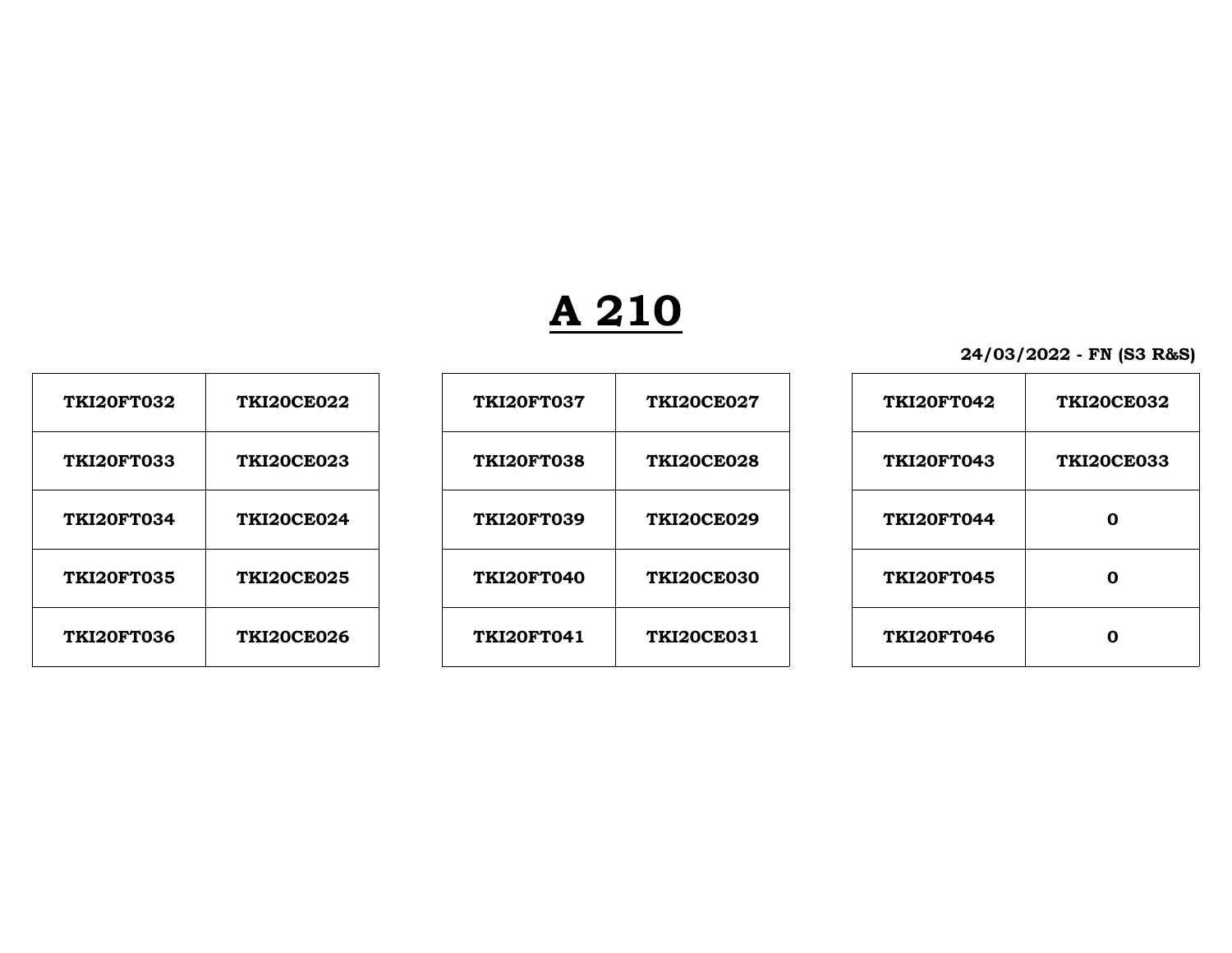**24/03/2022 - FN (S3 R&S)**

| <b>TKI20FT047</b> | <b>TKI20CE034</b> |
|-------------------|-------------------|
| <b>TKI20FT048</b> | <b>TKI20CE035</b> |
| <b>TKI20FT049</b> | <b>TKI20CE036</b> |
| <b>TKI20FT050</b> | <b>TKI20CE037</b> |
| <b>TKI20FT051</b> | <b>TKI20CE038</b> |

 $\Gamma$ 

| <b>TKI20FT047</b> | <b>TKI20CE034</b> | <b>TKI20FT052</b> | <b>TKI20CE039</b> | <b>TKI20FT057</b> | $\mathbf 0$ |
|-------------------|-------------------|-------------------|-------------------|-------------------|-------------|
| <b>TKI20FT048</b> | <b>TKI20CE035</b> | <b>TKI20FT053</b> | <b>TKI20CE040</b> | <b>TKI20FT058</b> | $\mathbf 0$ |
| <b>TKI20FT049</b> | <b>TKI20CE036</b> | <b>TKI20FT054</b> | <b>TKI20CE041</b> | <b>TKI20FT059</b> | 0           |
| <b>TKI20FT050</b> | <b>TKI20CE037</b> | <b>TKI20FT055</b> | <b>TKI20CE042</b> | <b>TKI20FT060</b> | 0           |
| <b>TKI20FT051</b> | <b>TKI20CE038</b> | <b>TKI20FT056</b> | $\mathbf 0$       | <b>TKI20FT061</b> | $\mathbf 0$ |
|                   |                   |                   |                   |                   |             |

| <b>TKI20FT057</b> |   |
|-------------------|---|
| <b>TKI20FT058</b> |   |
| <b>TKI20FT059</b> |   |
| <b>TKI20FT060</b> | n |
| <b>TKI20FT061</b> |   |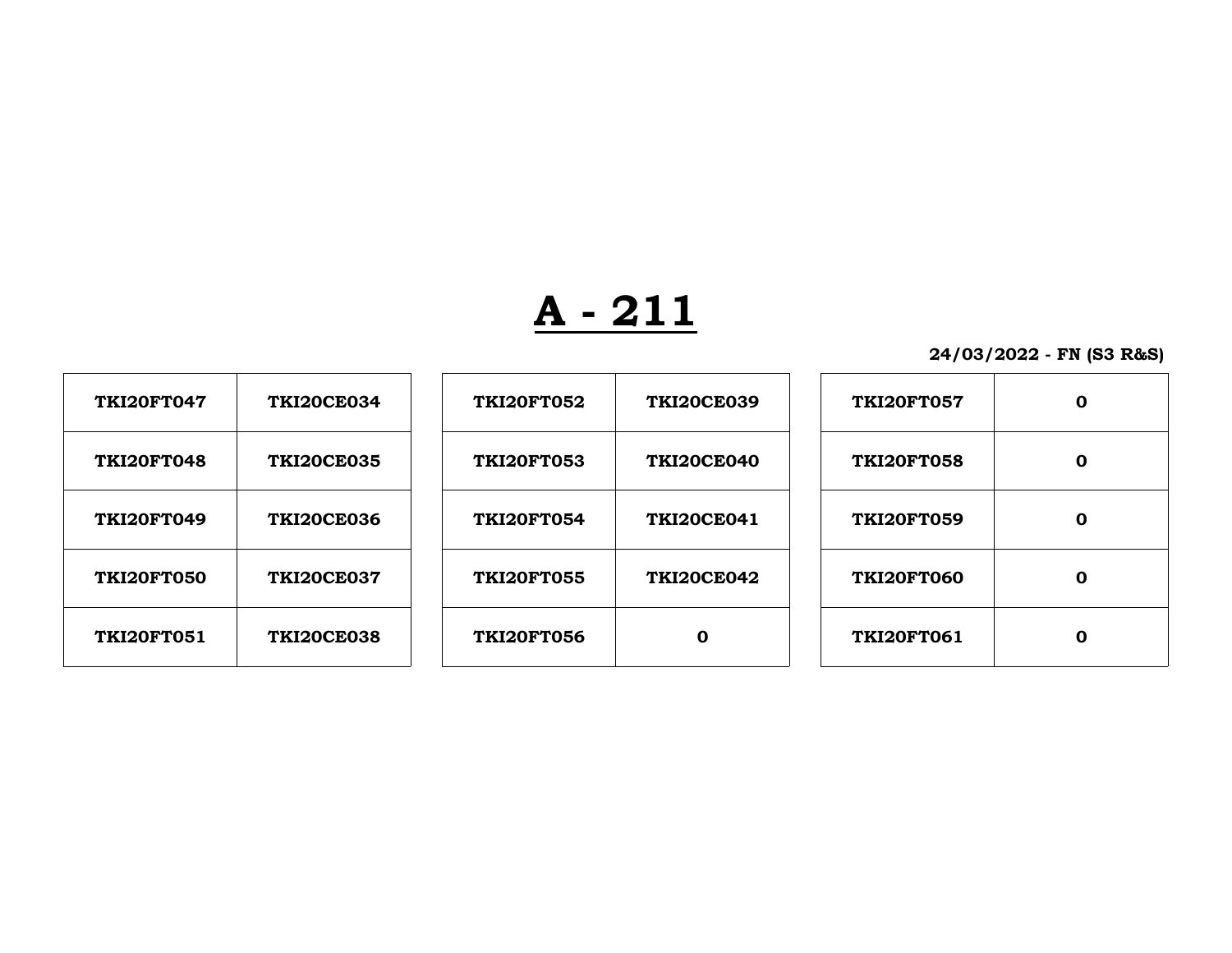| <b>TKI20FT062</b> | <b>TKI20CE043</b> |
|-------------------|-------------------|
| <b>TKI20FT063</b> | <b>TKI20CE044</b> |
| <b>TKI20FT064</b> | <b>TKI20CE045</b> |
| <b>TKI20FT065</b> | <b>TKI20CE046</b> |
| <b>TKI20FT066</b> | <b>TKI20CE047</b> |

| <b>TKI20FT062</b> | <b>TKI20CE043</b> | <b>TKI20FT067</b> | <b>TKI20CE048</b> | $\mathbf 0$ | TKI20EE004        |
|-------------------|-------------------|-------------------|-------------------|-------------|-------------------|
| <b>TKI20FT063</b> | <b>TKI20CE044</b> | <b>TKI20FT068</b> | <b>TKI20CE049</b> | 0           | <b>TKI20EE005</b> |
| <b>TKI20FT064</b> | <b>TKI20CE045</b> | <b>TKI20FT069</b> | <b>TKI20EE001</b> | 0           | 0                 |
| <b>TKI20FT065</b> | <b>TKI20CE046</b> | <b>TKI20FT070</b> | <b>TKI20EE002</b> | 0           | 0                 |
| <b>TKI20FT066</b> | <b>TKI20CE047</b> | 0                 | <b>TKI20EE003</b> | O           | 0                 |

| ი | <b>TKI20EE004</b> |
|---|-------------------|
| O | <b>TKI20EE005</b> |
| ი | Λ                 |
| ი |                   |
|   |                   |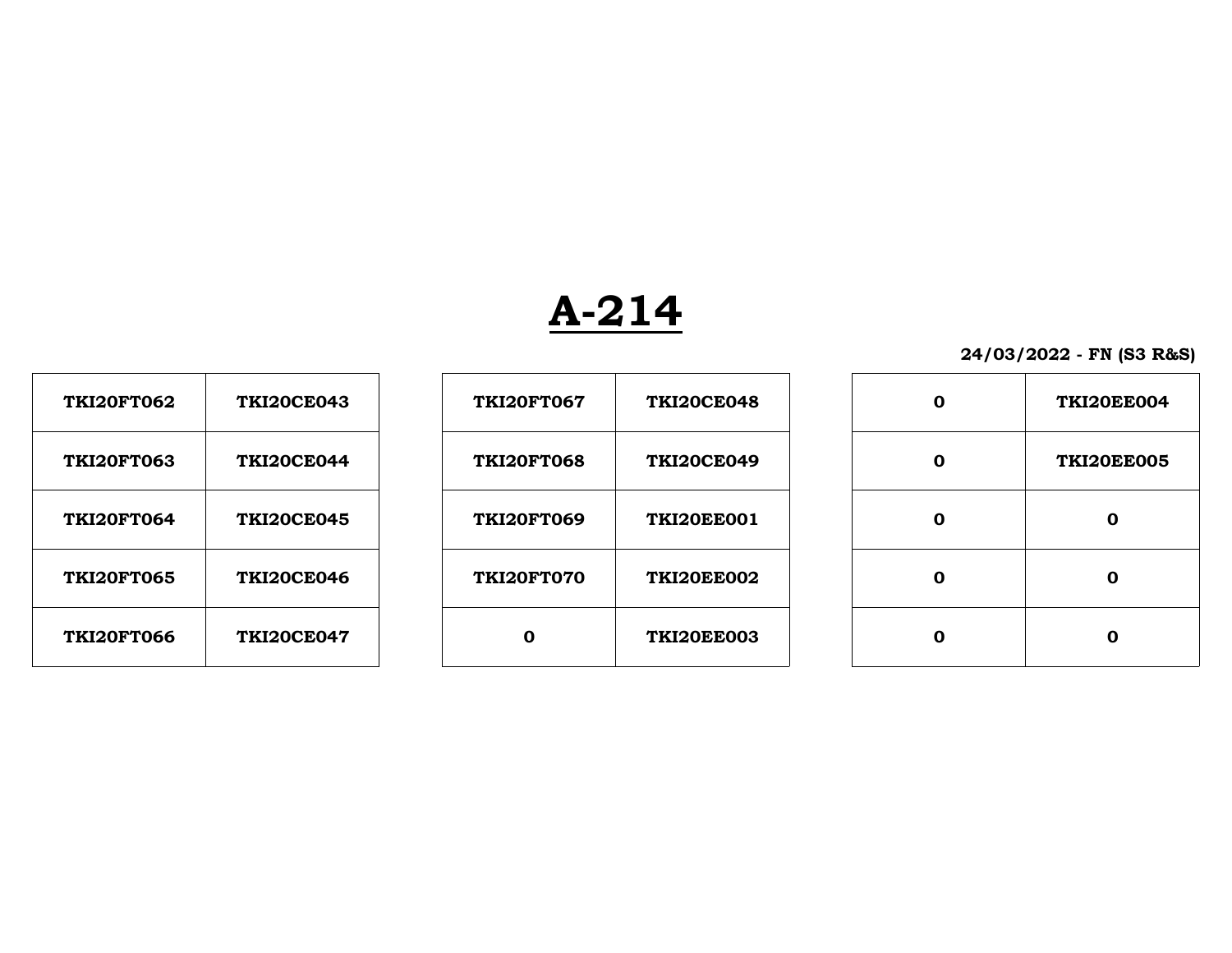|           | B.Tech S3(R&S) Exam Dec 2021 (2019 scheme)  |                                        |    |             |                                      |                                                                                                                            |  |  |
|-----------|---------------------------------------------|----------------------------------------|----|-------------|--------------------------------------|----------------------------------------------------------------------------------------------------------------------------|--|--|
|           | Centre: TKM INSTITUTE OF TECHNOLOGY, KOLLAM |                                        |    |             |                                      |                                                                                                                            |  |  |
|           |                                             |                                        |    | <b>DATE</b> |                                      | 24/03/2022 - AN (S3 R&S)                                                                                                   |  |  |
|           | <b>Time Schedule</b>                        | 9:30 AM to 12:30 AM                    |    |             | A 202                                | Students under qurantine, From Red/Containment Zones, With<br>minor flu like symptoms and with suspected primary contact - |  |  |
|           |                                             |                                        |    |             |                                      |                                                                                                                            |  |  |
|           |                                             | TKI19BM007<br><b>TKI19ME027</b>        |    |             | A 202, A 207, A 209, A 210, A 211, A |                                                                                                                            |  |  |
|           | A 207                                       | <b>TKI20BM001</b>                      |    |             | 214, A 306, A 309, A 310, A 311      | <b>Administrative Block</b>                                                                                                |  |  |
| <b>BM</b> | A 209                                       | <b>TKI20BM016</b><br><b>TKI20BM002</b> |    |             |                                      |                                                                                                                            |  |  |
|           | A 210                                       | <b>TKI20BM017</b><br><b>TKI20BM033</b> | ME | A 207       | <b>TKI20ME001</b>                    | TKI20ME009<br>$\blacksquare$                                                                                               |  |  |
|           | A 211                                       | <b>TKI20BM034</b><br><b>TKI20BM048</b> |    | A 306       | TKI20ME010                           | TKI20ME017<br>÷                                                                                                            |  |  |
|           | A 214                                       | <b>TKI20BM049</b><br><b>TKI20BM065</b> |    |             |                                      |                                                                                                                            |  |  |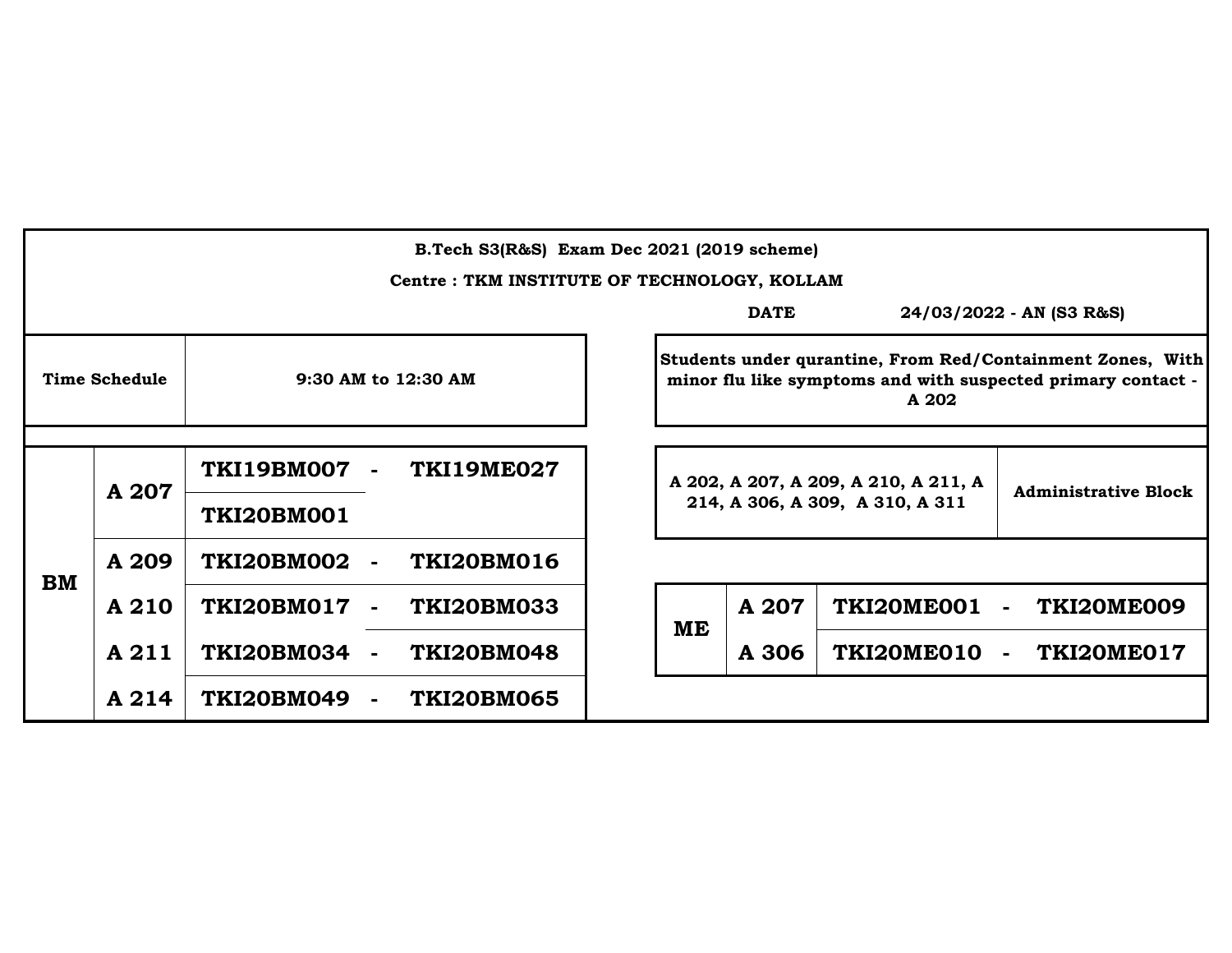| 24/03/2022 - AN (S3 R&S) |  |  |
|--------------------------|--|--|
|                          |  |  |

| <b>TKI19BM007</b> | <b>TKI20ME001</b> |
|-------------------|-------------------|
| <b>TKI19BM015</b> | TKI20ME002        |
| <b>TKI19BM018</b> | <b>TKI20ME003</b> |
| <b>TKI19BM025</b> | <b>TKI20ME004</b> |
| <b>TKI19ME001</b> | <b>TKI20ME005</b> |

| <b>TKI19BM007</b> | TKI20ME001        | <b>TKI19ME002</b> | <b>TKI20ME006</b> | <b>TKI19ME016</b> | 0           |
|-------------------|-------------------|-------------------|-------------------|-------------------|-------------|
| <b>TKI19BM015</b> | <b>TKI20ME002</b> | <b>TKI19ME003</b> | TKI20ME007        | <b>TKI19ME019</b> | 0           |
| <b>TKI19BM018</b> | <b>TKI20ME003</b> | <b>TKI19ME009</b> | TKI20ME008        | <b>TKI19ME023</b> | $\mathbf 0$ |
| <b>TKI19BM025</b> | <b>TKI20ME004</b> | <b>TKI19ME013</b> | <b>TKI20ME009</b> | <b>TKI19ME027</b> | $\mathbf 0$ |
| TKI19ME001        | TKI20ME005        | <b>TKI19ME015</b> | $\bf{0}$          | <b>TKI20BM001</b> | 0           |

| <b>TKI19ME016</b> | Λ |
|-------------------|---|
| <b>TKI19ME019</b> | ი |
| <b>TKI19ME023</b> | ი |
| <b>TKI19ME027</b> | U |
| <b>TKI20BM001</b> | n |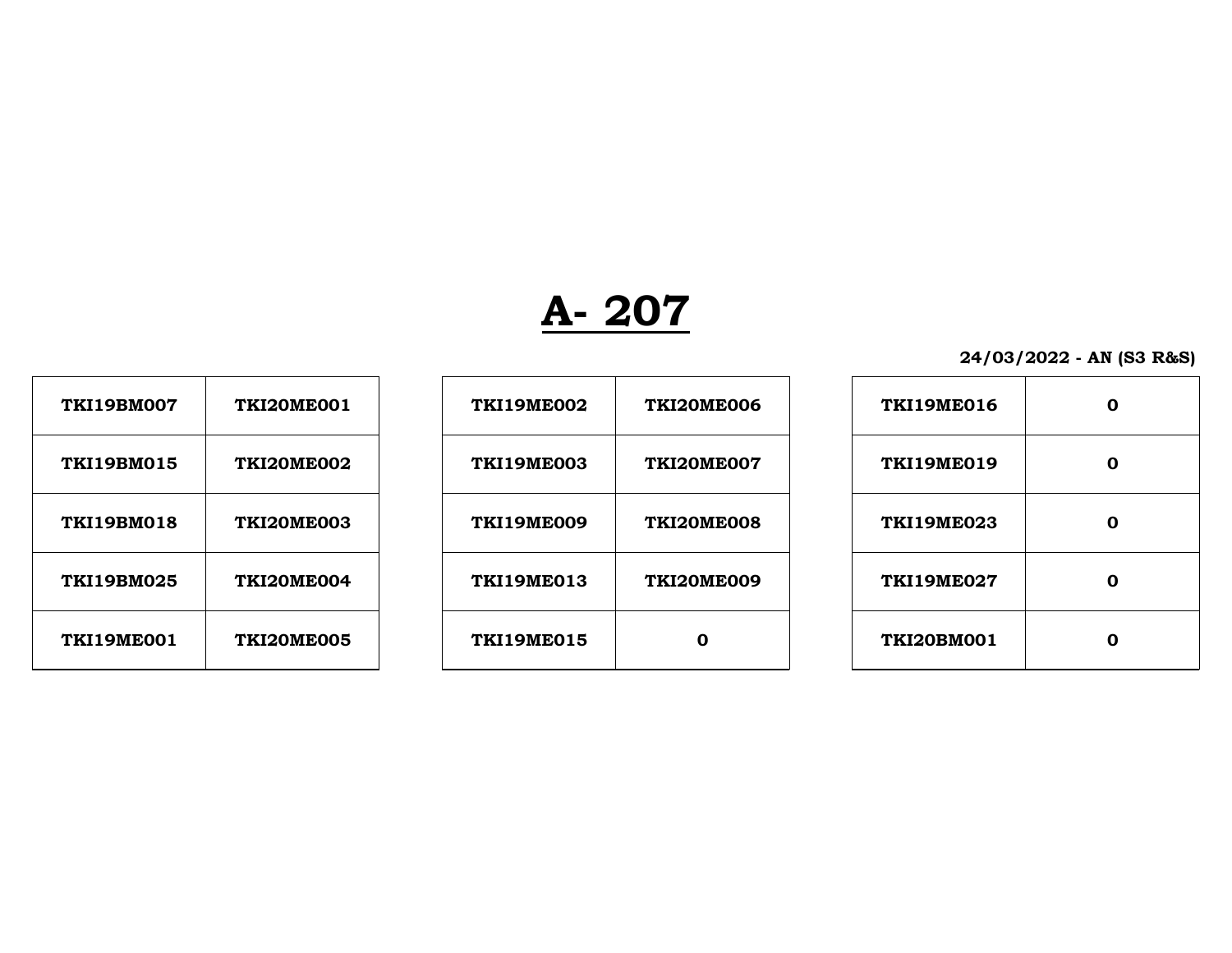| <b>TKI20BM002</b> | TKI20ME010 | <b>TKI20BM007</b> | <b>TKI20ME015</b> | <b>TKI20BM012</b> | $\mathbf 0$ |
|-------------------|------------|-------------------|-------------------|-------------------|-------------|
| <b>TKI20BM003</b> | TKI20ME011 | <b>TKI20BM008</b> | TKI20ME016        | TKI20BM013        | $\mathbf 0$ |
| TKI20BM004        | TKI20ME012 | <b>TKI20BM009</b> | TKI20ME017        | <b>TKI20BM014</b> | 0           |
| <b>TKI20BM005</b> | TKI20ME013 | TKI20BM010        | 0                 | <b>TKI20BM015</b> | 0           |
| <b>TKI20BM006</b> | TKI20ME014 | TKI20BM011        | 0                 | <b>TKI20BM016</b> | 0           |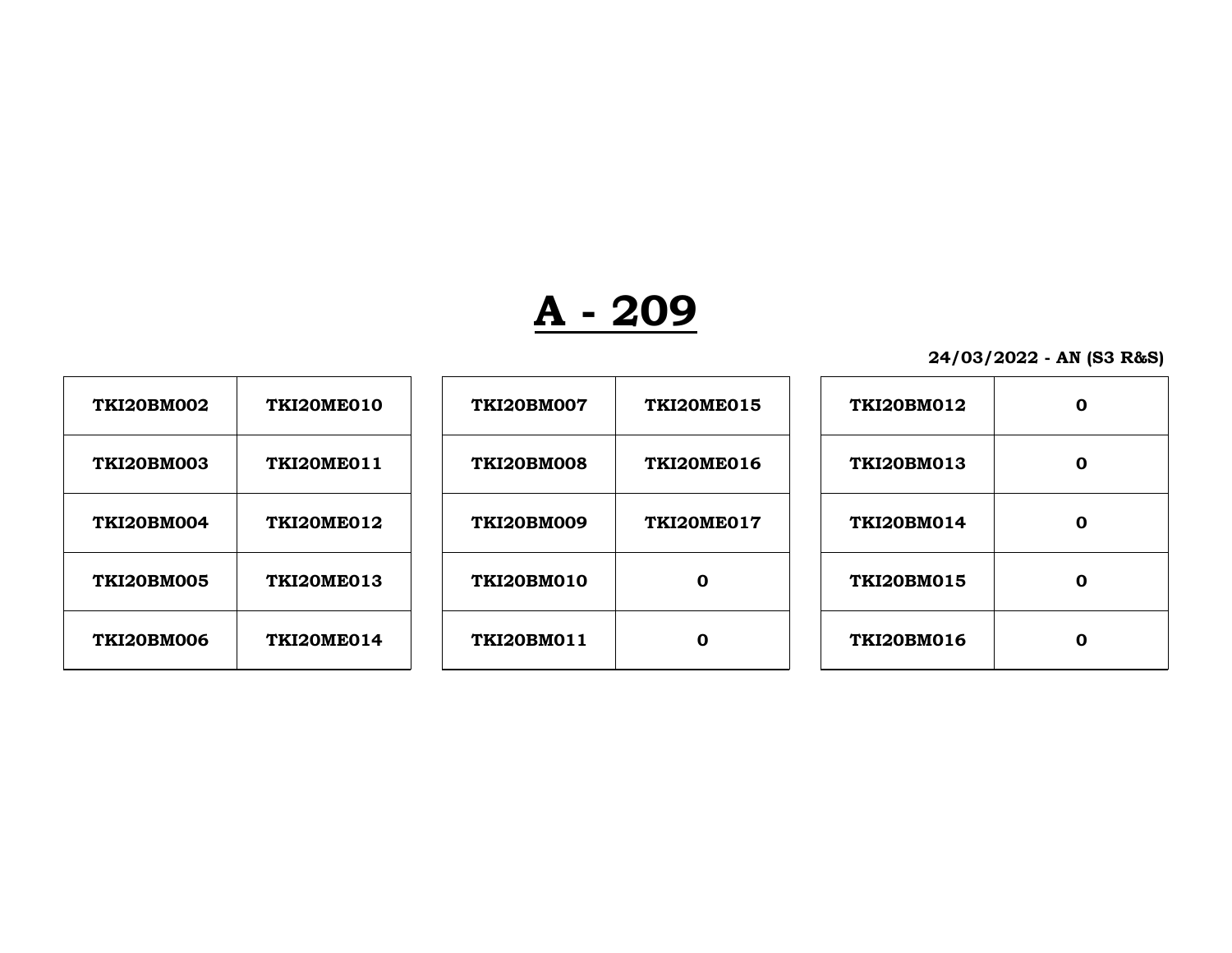| <b>TKI20BM034</b> |  |
|-------------------|--|
| <b>TKI20BM035</b> |  |
| <b>TKI20BM036</b> |  |
| <b>TKI20BM037</b> |  |
| <b>TKI20BM038</b> |  |

| <b>TKI20BM034</b> | 0           | <b>TKI20BM039</b> | $\bf{0}$    | <b>TKI20BM044</b> | $\mathbf 0$ |
|-------------------|-------------|-------------------|-------------|-------------------|-------------|
| <b>TKI20BM035</b> | $\mathbf 0$ | <b>TKI20BM040</b> | $\mathbf 0$ | <b>TKI20BM045</b> | $\mathbf 0$ |
| <b>TKI20BM036</b> | $\mathbf 0$ | <b>TKI20BM041</b> | $\mathbf 0$ | <b>TKI20BM046</b> | $\mathbf 0$ |
| <b>TKI20BM037</b> | O           | <b>TKI20BM042</b> | $\mathbf 0$ | <b>TKI20BM047</b> | $\mathbf 0$ |
| <b>TKI20BM038</b> | 0           | <b>TKI20BM043</b> | $\mathbf 0$ | <b>TKI20BM048</b> | $\mathbf 0$ |

| <b>TKI20BM044</b> |  |
|-------------------|--|
| <b>TKI20BM045</b> |  |
| <b>TKI20BM046</b> |  |
| <b>TKI20BM047</b> |  |
| <b>TKI20BM048</b> |  |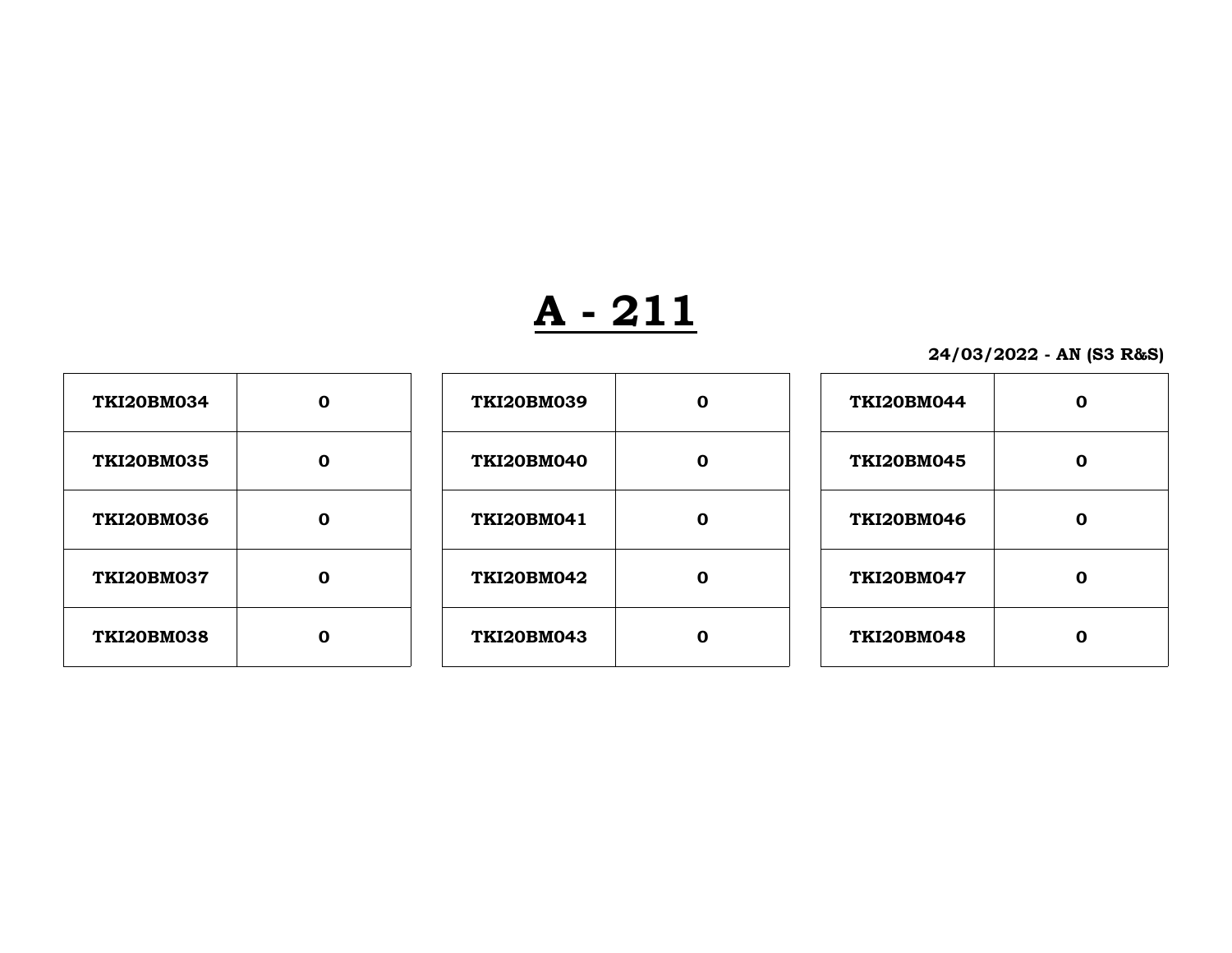# **A 210**

| <b>TKI20BM017</b> | <b>TKI20BM032</b> |
|-------------------|-------------------|
| <b>TKI20BM018</b> | Λ                 |
| <b>TKI20BM019</b> | Λ                 |
| <b>TKI20BM020</b> | n                 |
| <b>TKI20BM021</b> |                   |

| <b>TKI20BM017</b> | <b>TKI20BM032</b> | <b>TKI20BM022</b> | <b>TKI20BM033</b> | <b>TKI20BM027</b> | 0 |
|-------------------|-------------------|-------------------|-------------------|-------------------|---|
| <b>TKI20BM018</b> | 0                 | <b>TKI20BM023</b> | $\Omega$          | <b>TKI20BM028</b> | 0 |
| <b>TKI20BM019</b> | 0                 | <b>TKI20BM024</b> | $\mathbf 0$       | <b>TKI20BM029</b> | 0 |
| <b>TKI20BM020</b> | 0                 | <b>TKI20BM025</b> | $\bf{0}$          | <b>TKI20BM030</b> | 0 |
| <b>TKI20BM021</b> | 0                 | <b>TKI20BM026</b> | $\bf{0}$          | <b>TKI20BM031</b> | 0 |
|                   |                   |                   |                   |                   |   |

| <b>TKI20BM027</b> |   |
|-------------------|---|
| <b>TKI20BM028</b> | n |
| <b>TKI20BM029</b> |   |
| <b>TKI20BM030</b> |   |
| <b>TKI20BM031</b> |   |